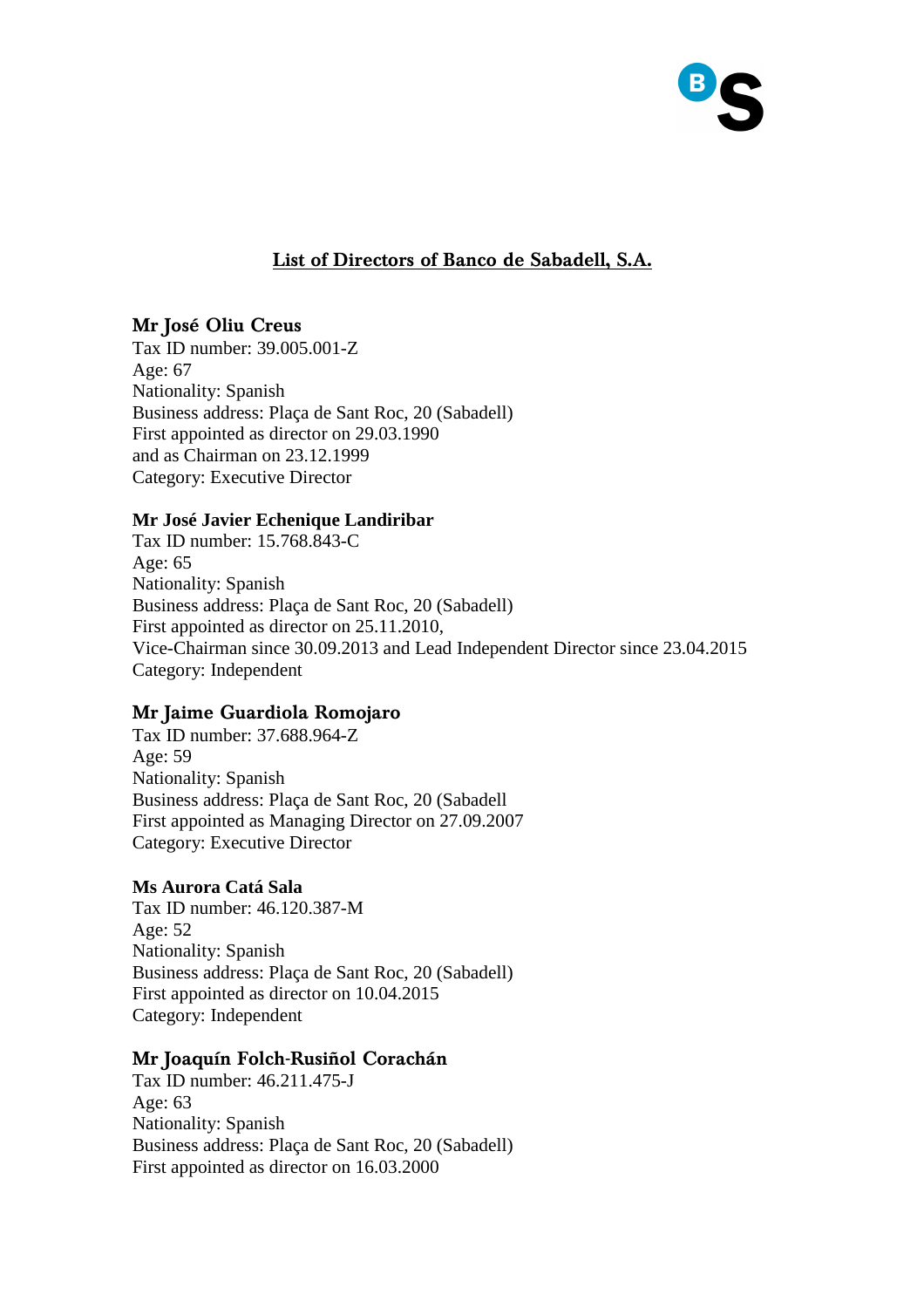

Category: External

## **Ms María Teresa García-Milá Lloveras**

Tax ID number: 46.108.791-R Age: 61 Nationality: Spanish Business address: Plaça de Sant Roc, 20 (Sabadell) First appointed as director on 29.03.2007 Category: Lead Independent

## **Mr José Manuel Lara García**

Tax ID number: 46.354.964-M Age: 40 years Nationality: Spanish Business address: Plaça de Sant Roc, 20 (Sabadell) First appointed as director on 25.06.2015 Category: External

## **Mr Joan Llonch Andreu**

Tax ID number: 39.028.933-A Age: 62 Nationality: Spanish Business address: Plaça de Sant Roc, 20 (Sabadell) First appointed as director on 28.11.1996 Category: Independent

## **Mr David Martínez Guzmán**

Tax ID number Y-3.452.909-W Age: 59 Nationality: British Business address: Plaça de Sant Roc, 20 (Sabadell) First appointed as director on 24.04.2014 Category: Proprietary

#### **Mr José Manuel Martínez Martínez**

Tax ID number: 22.394.123-N Age: 69 Nationality: Spanish Business address: Plaça de Sant Roc, 20 (Sabadell) First appointed as director on 26.03.2013 Category: Independent

#### **Mr José Ramón Martínez Sufrategui**